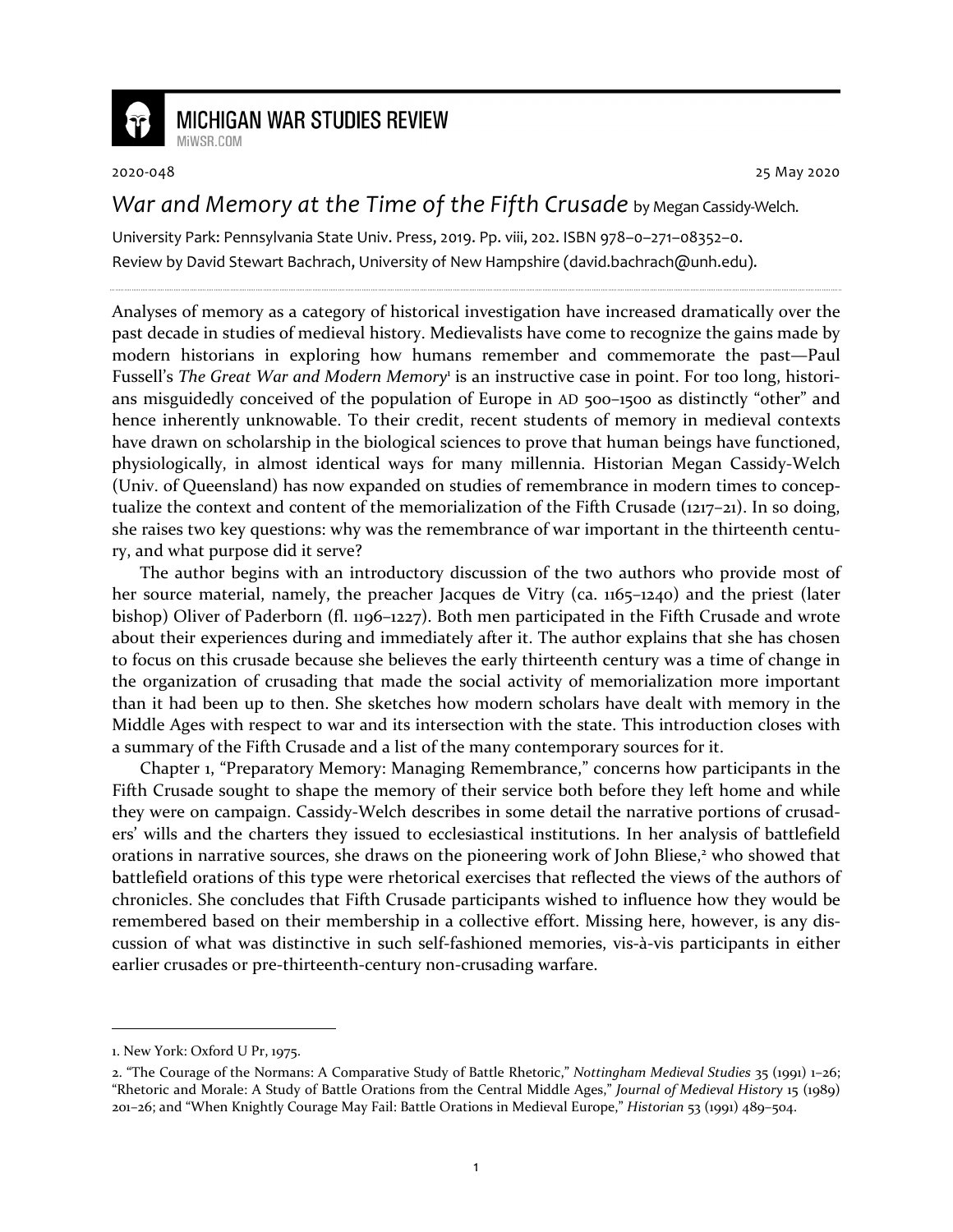Chapter 2, "Eyewitnessing and Remembrance Work," begins with a discussion of Jacques de Vitry's use of Isidore of Seville's concept of the superiority of eyewitness testimony about the past. However, Cassidy-Welch overlooks most of the pertinent scholarship<sup>3</sup> on historical inquiry before the crusade period and in the twelfth century. Hence, few historians will accept her claim for a "rediscovery" of the value of eyewitness accounts in the context of the First Crusade. She is on firmer ground in examining Jacques de Vitry's account of events, including his use of emotional language to make his texts more memorable. The chapter concludes with the reasonable observation that memorialization is not unique to the modern world and does not require the apparatus of the modern state. But it is not true that such memorialization either began or was perfected in the early thirteenth century. Historians of medieval Germany, for example, have observed these same phenomena in the eleventh and tenth centuries, especially in texts on the conduct of war.

Cassidy-Welch turns in chapter 3, "Remembering Crusaders," to the question of who was worth remembering. She argues that remembering and being remembered were central to the meaning of the crusades, and that the crusading movement created a kind of temporal fluidity by bringing together the past, present, and future in an eschatological sense. She stresses the identification of the crusaders with Biblical heroes, especially the Maccabees. This sort of association was not unique to the crusades, however. Many historians have identified considerable efforts in pre-crusade Europe to make the same kinds of connections with Biblical forbearers. Famous examples are the equation of Franks with Israelites in the Carolingian Empire and of Germans with the Maccabees in the Ottonian period. Cassidy-Welch helpfully clarifies how contemporaries of the Fifth Crusade highlighted the actions of specific groups and individuals for praise or condemnation. But her discussion of this handful of texts cannot bear the weight of her generalizations regarding who was worth remembering beyond the narrow confines of this time and place.

Chapter 4, "Remembering Loss," concerns the question of how contemporaries processed the epic failure of the Fifth Crusade. Cassidy-Welch's main source here is Oliver of Paderborn, who considered it a worthy endeavor despite its ultimate failure, because it demonstrated the value of suffering and provided a basis for the future by remembering the past. The author again emphasizes that—then as now—it was possible to create meaning from the past without the need for a nation state to anchor it. But she misses an opportunity to compare the arguments of Oliver of Paderborn with those of Odo of Deuil and Bernard of Clairvaux, who had sought to explain the value of another failed campaign—the Second Crusade to Syria.

Chapter 5, "Places of Remembrance," considers the creation of places where past events could be commemorated and re-valorized by succeeding generations, in particular at the monastery of São Vicente de Fora, built in Lisbon in the aftermath of its capture by Christian forces during the Second Crusade in 1147. The author notes that Frisian and Germany crusaders stopped at the monastery on their way to join the crusading host at Damietta in 1217 and witnessed and recorded a number of miracles. She connects this physical location, as a place of memory for the crusades, with references to important places like Mt. Tabor, as discussed by Oliver of Paderborn and others. Omitted, however, aside from a single reference to Battle Abbey (124), is any explanation of how such physical memorials drew on earlier traditions throughout the Latin West.

<sup>3.</sup> E.g., Justin C. Lake, "Truth, Plausibility, and the Virtues of Narrative at the Millennium," *Journal of Medieval History* 35 (2009) 221–38; Thomas Scharff, *Die Kämpfe der Herrscher und der Heiligen: Krieg und historische Erinnerung in der Karolingerzeit* (Darmstadt: Wissenschaftliche Buchgesellschaft, 2002); and Bernard S. Bachrach, "Dudo of St. Quentin as a Military Historian," *Haskins Society Journal* 12 (2002) 155–85.